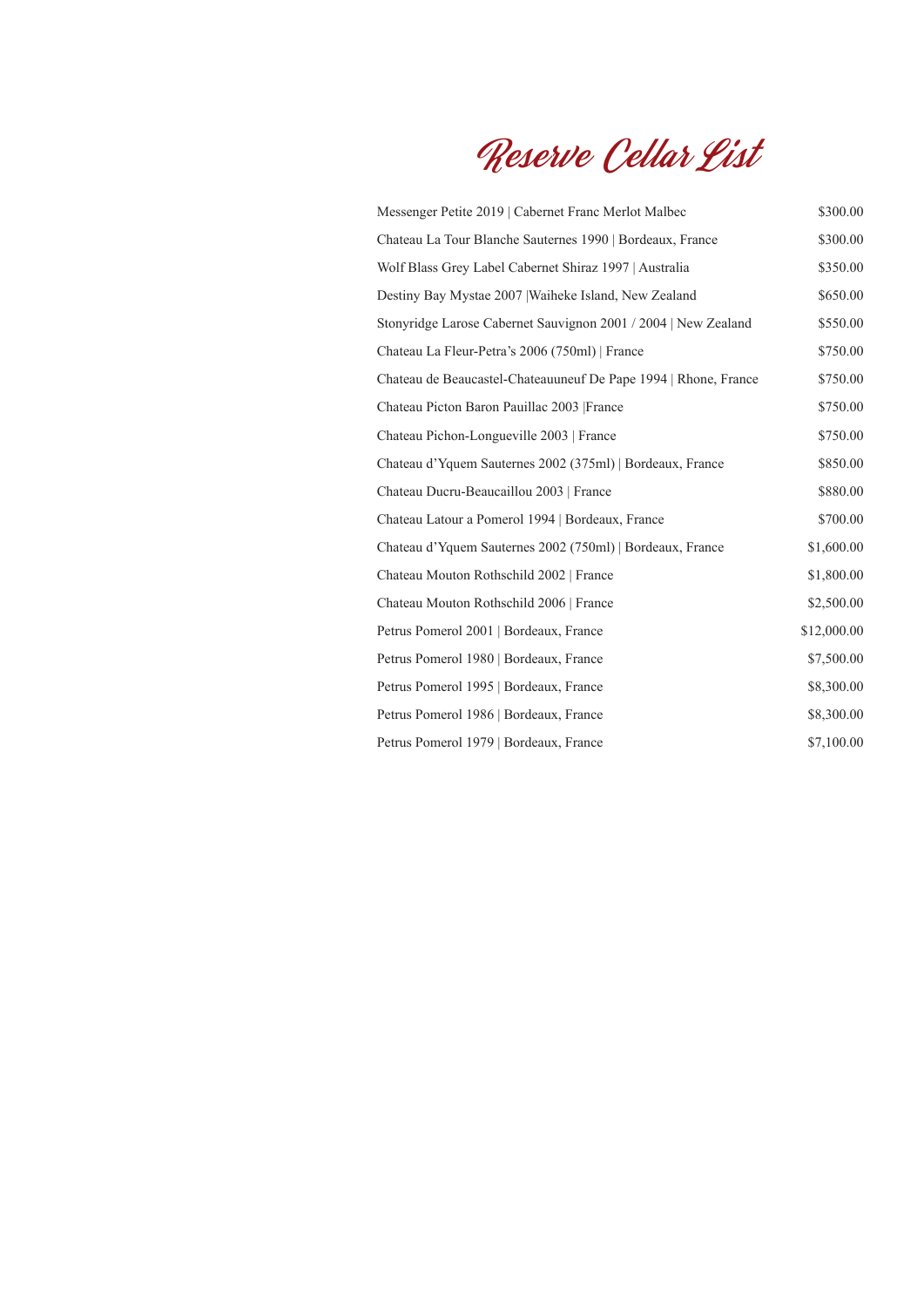Champagne

Cocktails

| <b>Absolut Reality</b>                                                       | \$18.00 | Moet & Chandon Brut   Epernay, France                                 | \$148.00 |
|------------------------------------------------------------------------------|---------|-----------------------------------------------------------------------|----------|
| Vodka, Blue Curacao, Apple Juice served over ice                             |         | Veuve Clicquot   Reims, France                                        | \$178.00 |
|                                                                              |         | Dom Perignon Vintage   Epernay, France                                | \$478.00 |
| Floating Butterfly                                                           | \$18.00 | Krug   Reims, France                                                  | \$498.00 |
| Finlandia Lime Vodka, Chambord & topped with cranberry juice served over ice |         |                                                                       |          |
| Dragon's Kiss                                                                | \$18.00 |                                                                       |          |
| Finlandia Mango Vodka, Cointreau, cranberry juice, sugar syrup & lime juice  |         |                                                                       |          |
| served long over ice                                                         |         | Méthode Traditionnelle                                                |          |
| Sichuan Screwdriver                                                          | \$18.00 |                                                                       |          |
| Finlandia Vodka, De Kyper Kwai Feh - Lychee & topped with fresh orange juice |         | Deutz Marlborough Cuvée Brut NV (200ml)   Marlborough                 | \$22.00  |
| served long over ice                                                         |         | Cloudy Bay Pelorus NZ Brut   Marlborough                              | \$85.00  |
|                                                                              |         | Number 1 Cuvée NV   Marlborough                                       | \$90.00  |
| <b>Rusty Nail</b>                                                            | \$18.00 |                                                                       |          |
| Drambuie, Scotch on cracked ice served short                                 |         |                                                                       |          |
| Margarita                                                                    | \$18.00 |                                                                       |          |
| Cointreau, Lime juice, Tequila                                               |         | International Reds                                                    |          |
| <b>Bay Breeze</b>                                                            | \$18.00 |                                                                       |          |
| Vodka, Pineapple juice, Cranberry juice served over ice                      |         | La Finca   Mendoza, Argentina   Tempranillo                           | \$55.00  |
|                                                                              |         | Tarapaca reserva   Chile   Carmenere<br>\$14.00                       | \$65.00  |
| Cosmopolitan                                                                 | \$18.00 | Tamari Special Edition   Mendoza, Argentina   Malbec<br>\$14.00       | \$65.00  |
| Vodka, Cranberry Juice, Lime Juice, Cointreau                                |         | Lafond Côtes du Rhône   Rhône Valley, France   Grenache-Syrah \$14.00 | \$65.00  |
|                                                                              |         | Chateau Le Vieux Fort Médoc 2016   Bordeaux, France                   | \$65.00  |
| Mai Tai                                                                      | \$18.00 | Merlot-Cabernet Sauvignon                                             |          |
| White Rum, Cointreau, dark rum, orgeat, lime juice                           |         | Château Peymouton St Emilion Grand Cru   Bordeaux, France             | \$108.00 |
| Long Island Ice tea                                                          | \$20.00 | Merlot-Cabernet Franc                                                 |          |
| Vodka, White Rum, Tequila, Gin, Cointreau, Lemon juice topped with coke      |         |                                                                       |          |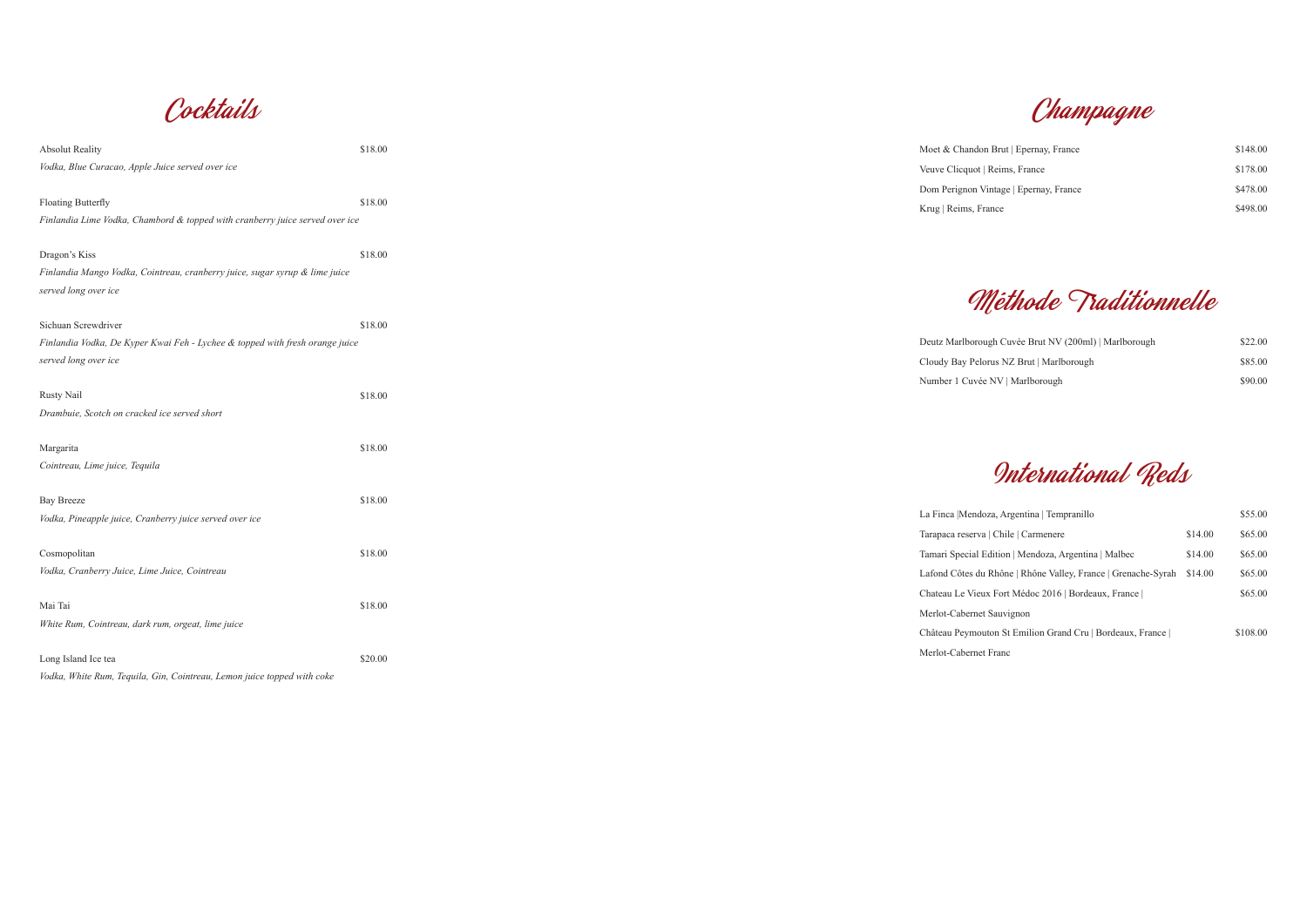Riesling

| Waipara Hills Riesling   Waipara       | \$14.00 | \$55.00 |
|----------------------------------------|---------|---------|
| Toi Toi Reserve Riesling   Marlborough | \$14.00 | \$60.00 |
| Pegusus Bay Riesling   Canterbury      | \$15.00 | \$65.00 |

## Pinot Gris

| \$14.00 | \$55.00 |
|---------|---------|
| \$14.00 | \$55.00 |
|         | \$60.00 |
| \$15.00 | \$65.00 |
| \$16.00 | \$75.00 |
|         | \$75.00 |
|         |         |

Rose

| Squealing Pig Rose   Central Otago    | \$14.00 | \$55.00 |
|---------------------------------------|---------|---------|
| Soho Rose   Waiheke                   | \$15.00 | \$65.00 |
| Chateau Roubine "R"  Provence, France | \$16.00 | \$75.00 |
| Nevis Bluff Rose   Central Otago      |         | \$75.00 |

Pinot Noir

| entral Otago | \$14.00 | \$55.00  |
|--------------|---------|----------|
| lborough     |         | \$55.00  |
| al Otago     | \$18.00 | \$85.00  |
| al Otago     |         | \$88.00  |
| tral Otago   |         | \$88.00  |
| rlborough    |         | \$98.00  |
| al Otago     |         | \$128.00 |
|              |         |          |

Merlot Blend

| awke's Bay                  | \$14.00 | \$55.00 |
|-----------------------------|---------|---------|
| borough                     |         | \$58.00 |
| Donald Series   Hawke's Bay |         | \$68.00 |

Cabernet Sauvignon Blend

| state   South Australia                     | \$14.00 | \$55.00    |
|---------------------------------------------|---------|------------|
| ind Reserve Merlot Cabernet   Hawke's Bay   | \$18.00 | \$85.00    |
| Cabernet Merlot   Hawke's Bay               |         | \$88.00    |
| Cabernet Sauvignon Shiraz   South Australia |         | \$198.00   |
| Cabernet Sauvignon   South Australia        |         | \$198.00   |
| e Cabernet Merlot   Hawke's Bay             |         | \$250.00   |
| )M' Merlot Cabernet   Hawke's Bay           |         | <b>POA</b> |
| Cabernet   South Australia                  |         | POA        |

Grenache, Shiraz / Syrah Blend

Penfolds Koonun Barossa Valley Es Tempus Two Shi Moana Park Estat Penfolds RWT | E Penfolds Grange Penfolds Grange Penfolds Grange

| ga Hill   South Australia   | \$14.00 | \$55.00    |
|-----------------------------|---------|------------|
| state                       | \$14.00 | \$55.00    |
| raz   Barossa Valley        |         | \$82.00    |
| te   Hawke's Bav            | \$18.00 | \$85.00    |
| Barossa Vallev              |         | \$538.00   |
| 1997   South Australia      |         | \$1,800.00 |
| 2002   South Australia      |         | \$2,000.00 |
| 2000 / 01   South Australia |         | \$1,800.00 |

Sauvignon Blanc

| Squealing Pig   Marlborough                         | \$14.00 | \$55.00  |
|-----------------------------------------------------|---------|----------|
| Oyster Bay   Marlborough                            | \$15.00 | \$65.00  |
| Villa Maria Reserve SV Southern Clays   Marlborough |         | \$65.00  |
| Peregrine   Central Otago                           | \$16.00 | \$75.00  |
| Cloudy Bay   Marlborough                            | \$18.00 | \$85.00  |
| Cloudy Bay Te Koko   Marlborough                    |         | \$118.00 |

Chardonnay

| Toi Toi Reserve Chardonnay   Gisborne        | \$14.00 | \$55.00 |
|----------------------------------------------|---------|---------|
| Oyster Bay   Marlborough                     | \$15.00 | \$65.00 |
| Villa Maria SV Ihumatao   Auckland           |         | \$65.00 |
| Pegasus Bay   Waipara                        |         | \$68.00 |
| Moana Park Estate   Estate Grown   Hawks bay | \$16.00 | \$75.00 |
| Seguinot Chablis   Burgundy, France          | \$16.00 | \$75.00 |
| Cloudy Bay   Marlborough                     | \$18.00 | \$85.00 |

Squealing Pig  $|$  Ce Oyster Bay | Marl Peregrine | Centra Rockburn | Centra Nevis Bluff | Cent Cloudy Bay | Mar Amisfield | Centra

Toi Toi Merlot |Ha Oyster Bay | Marl Church Road McI

Barossa Valley Es Church Road Gra Te Mata Awatea 0 Penfolds Bin 389 Penfolds Bin 407 Te Mata Coleraine Church Road 'TO Penfolds Bin 707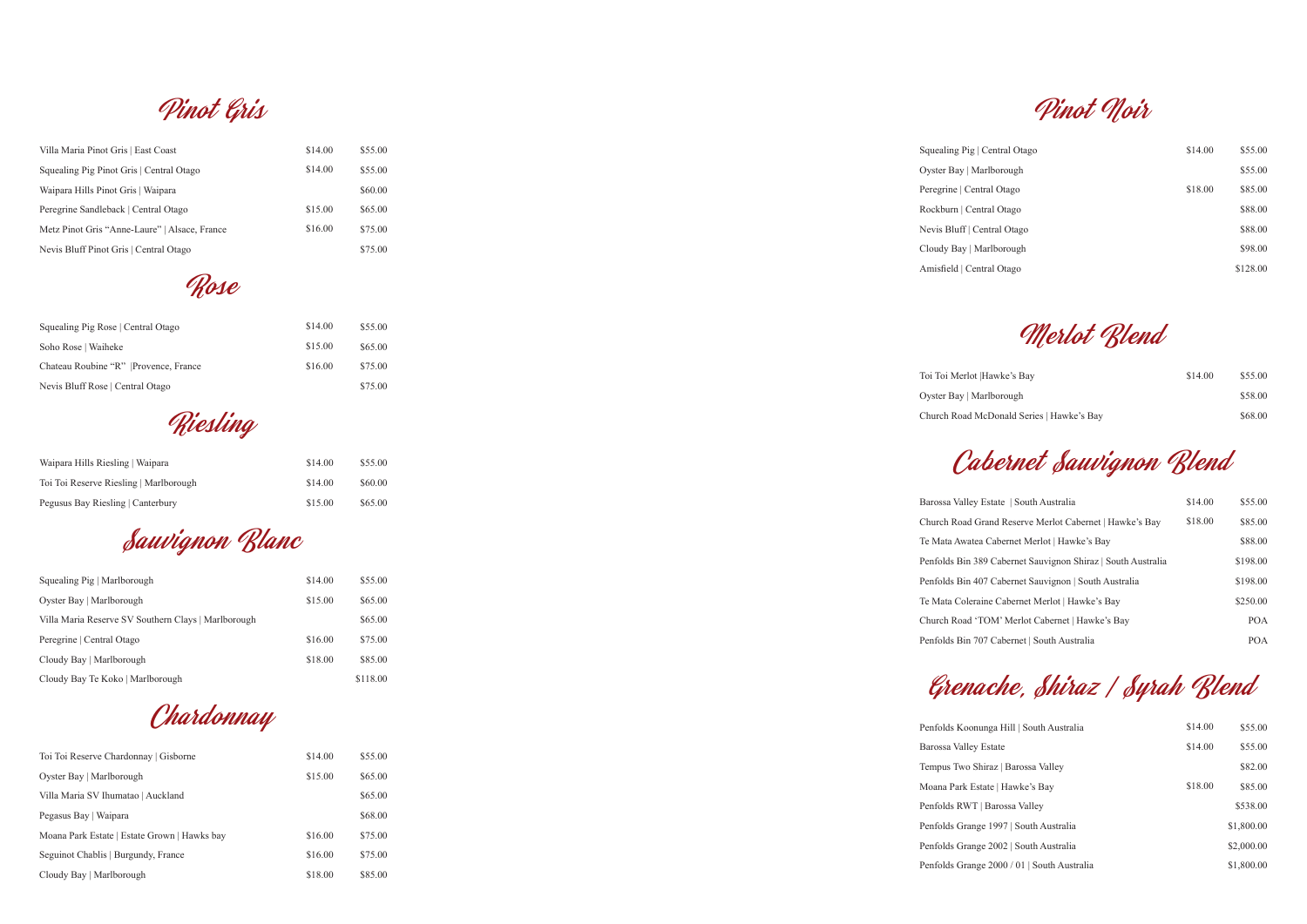Port

Remy Martin VS Remy Martin VSO Martell Cordon B Martell Medallion Hennessey VSOP Hennessey XO Remy Martin XO Remy Martin Lou Hennessey Richar

Jim Beam Bourbo Coruba Jamaican Canadian Club W Southern Comfor Johnnie Walker R Chatelle Brandy Appleton Estate J Jameson Irish Wh Chivas Regal Sco Jack Daniels Tenn Bombay Sapphire Glenfiddich Scotc Jim Beam Black Johnnie Walker E Johnnie Walker B

| es   | \$10.00 |
|------|---------|
| Эld  | \$15.00 |
| 77   | \$25.00 |
| Эld  | \$25.00 |
| ther | \$25.00 |
|      |         |

Cognacs

|           | \$15.00 |          |
|-----------|---------|----------|
| <b>OP</b> | \$20.00 |          |
| 31eu      | \$20.00 | \$480.00 |
| n VSOP    | \$20.00 |          |
|           | \$20.00 | \$220.00 |
|           | \$30.00 | \$580.00 |
|           | \$30.00 |          |
| uis X111  | P.O.A   |          |
| rd        | P.O.A   |          |

Spirits

| on Whiskey     | \$12.00 |          |
|----------------|---------|----------|
| Rum            | \$12.00 |          |
| hiskey         | \$12.00 |          |
| t              | \$12.00 |          |
| led Label      | \$12.00 |          |
| <b>VSOP</b>    | \$12.00 |          |
| Jamaican Rum   | \$14.00 |          |
| hiskey         | \$14.00 |          |
| otch Whiskey   | \$14.00 |          |
| nessee Whiskey | \$14.00 |          |
| e Gin          | \$14.00 |          |
| ch Whiskey     | \$16.00 |          |
| Label          | \$16.00 |          |
| Black Label    | \$16.00 | \$180.00 |
| Blue Label     |         | \$580.00 |

Penfolds

| Penfolds Bin 2 Shiraz Mataro              | \$88.00    |
|-------------------------------------------|------------|
| Penfolds Bin 28 Kalimna Shiraz            | \$98.00    |
| Penfolds Bin 128 Shiraz                   | \$98.00    |
| Penfolds Bin 138 Shiraz                   | \$98.00    |
| Penfolds Bin 389 Cabernet Shiraz          | \$198.00   |
| Penfolds Bin 407 Cabernet Sauvignon       | \$198.00   |
| Penfolds St Henri Shiraz                  | \$288.00   |
| Penfolds RWT Shiraz                       | \$538.00   |
| Penfolds Bin 707 Cabernet Sauvignon       | <b>POA</b> |
| Penfolds Grange Shiraz Cabernet Sauvignon | <b>POA</b> |

Fortified Wines

| Penfolds Father Grand Tawny 10 Years Old | \$15.00 |
|------------------------------------------|---------|
| Penfolds Grandfather 20 years Old        | \$25.00 |

Graham Six Grape Taylor's 10 Year O Dows Vintage 197 Taylor's 20 Year O Penfolds Grandfat